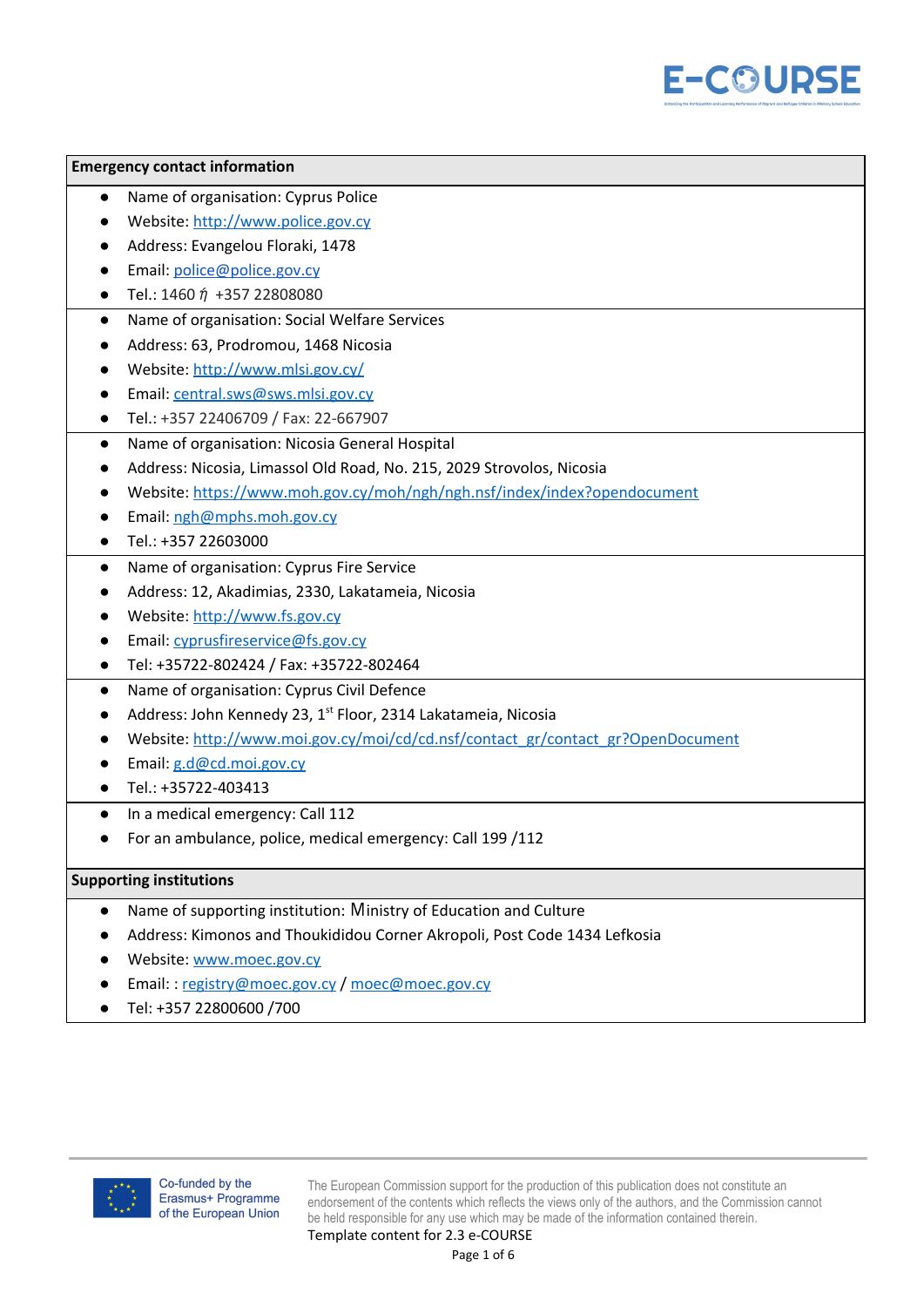

- Name of supporting institution: Cyprus Pedagogical Institute
- Address: 40 Macedonia Avenue, 2238 Latsia, P.O Box 12720, 2252 Nicosia
- Website: [http://www.pi.ac.cy](http://www.pi.ac.cy/)
- Email: [info@cyearn.pi.ac.cy](mailto:info@cyearn.pi.ac.cy)
- Tel: +357 22402300
- Name of supporting institution: Federation of Parents Associaton of Public and Community Kindegarten in Nicosia (Ομοσπονδία Συνδέσμων Γονέων Δημόσιων και Κοινοτικών Νηπιαγωγείων Λευκωσίας)
- Address: Rizokarpasou, Lakatameia
- Website: [www.omniplef.org](http://www.omniplef.org/)
- Email: : [omniplef@gmail.com](mailto:omniplef@gmail.com)
- Tel.: 97-656400 / Fax: +357 25-578811

## **Information about the educational system**

- Registration period: Enrolment of Pre-Primary school pupils in all public schools takes place during three consecutive days within the first two weeks of January every year. Parents can be informed about the specific dates from pupils already attending Primary school or from the media. After the registration period expires, school headteachers are not allowed to enrol more pupils. For registrations or transfers after the January registration period, parents need to apply to the relevant District [Education](http://www.moec.gov.cy/dde/en/contact.html) Office. For children who are enroled for the first time in a Pre-Primary class, they need to be 4 years and 8 months old on the 1st September of the school year that they start school. According to the Compulsory
- Exam period: The school year is divided in two terms.

-First term: Beginning of the school year 7/9 until 12/1

-Second term: From 15/1 until the end of the final exams

For the school year 2017-2018 there won't be any midterm exams, but only final exams.

For the first term student's evaluations for each course need to be completed and recorded until 12/1/2018 At the end of all semesters schools provide the Degrees to students.

## School attendance policy

- Any absence of a child from school must be justified by a written statement from the parent or guardian to the satisfaction of the School Principal
- For absences of more than five days for health reasons it is required to present a supporting documentation of the doctor unless the School Principal is otherwise satisfied.
- For consecutive absences of more than six days without any reason that can be justified by the school principal as a serious reason, the school principal immediately notifies the Director of Primary Education (his / her District Education Office).

It is noted that according to the Laws N.24 (Ι) of 1993 and N.220 (I) of 2004 (Free and Compulsory Education):

According to the Compulsory Education Law, attendance at Primary school is compulsory for all children who live in Cyprus. Parents who fail to conform to this law are procecuted. A child who has reached the age of 5 years and 8 months and, according to the parents, has particular learning



Co-funded by the Erasmus+ Programme of the European Union

The European Commission support for the production of this publication does not constitute an endorsement of the contents which reflects the views only of the authors, and the Commission cannot be held responsible for any use which may be made of the information contained therein. Template content for 2.3 e-COURSE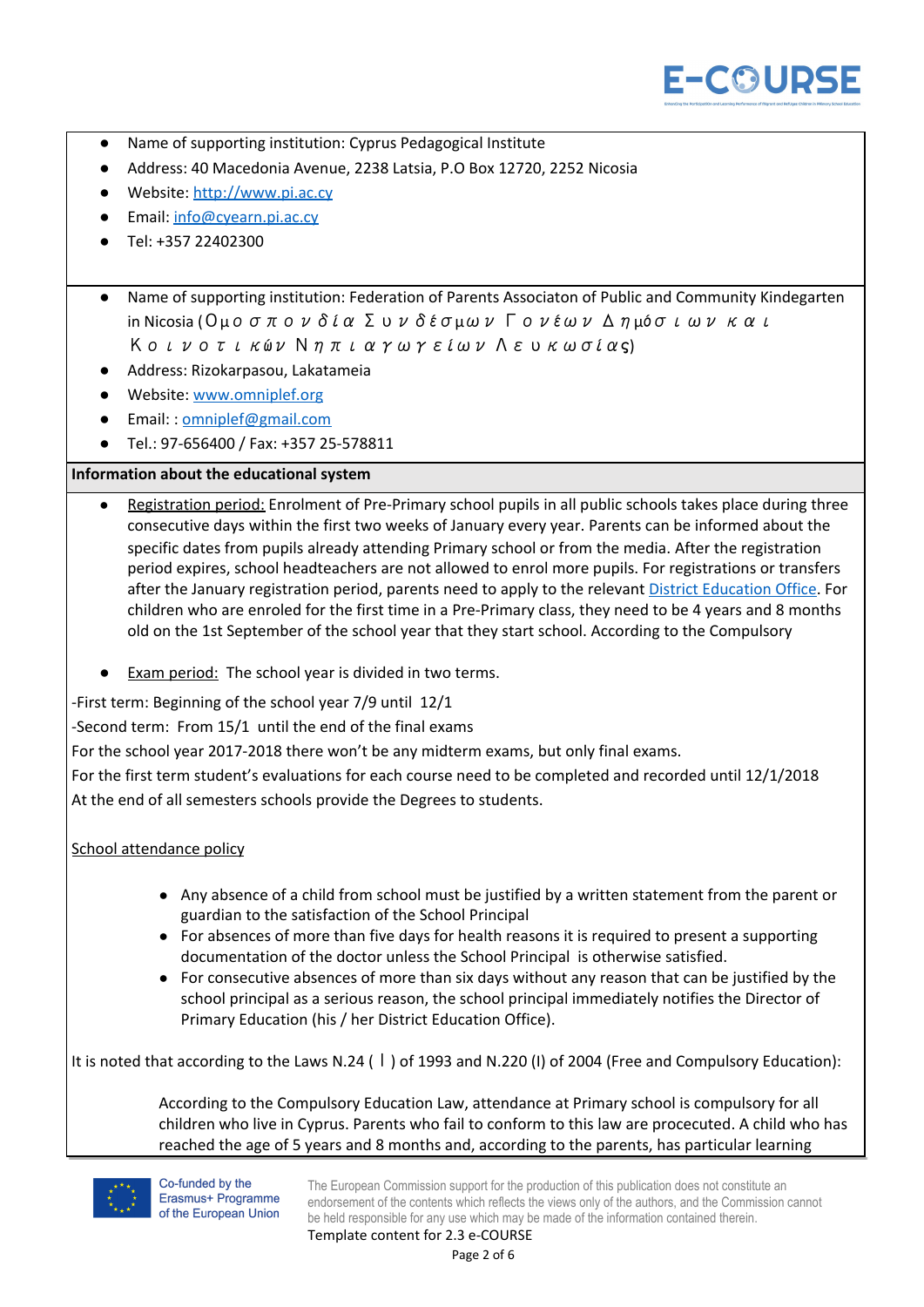





Co-funded by the Erasmus+ Programme of the European Union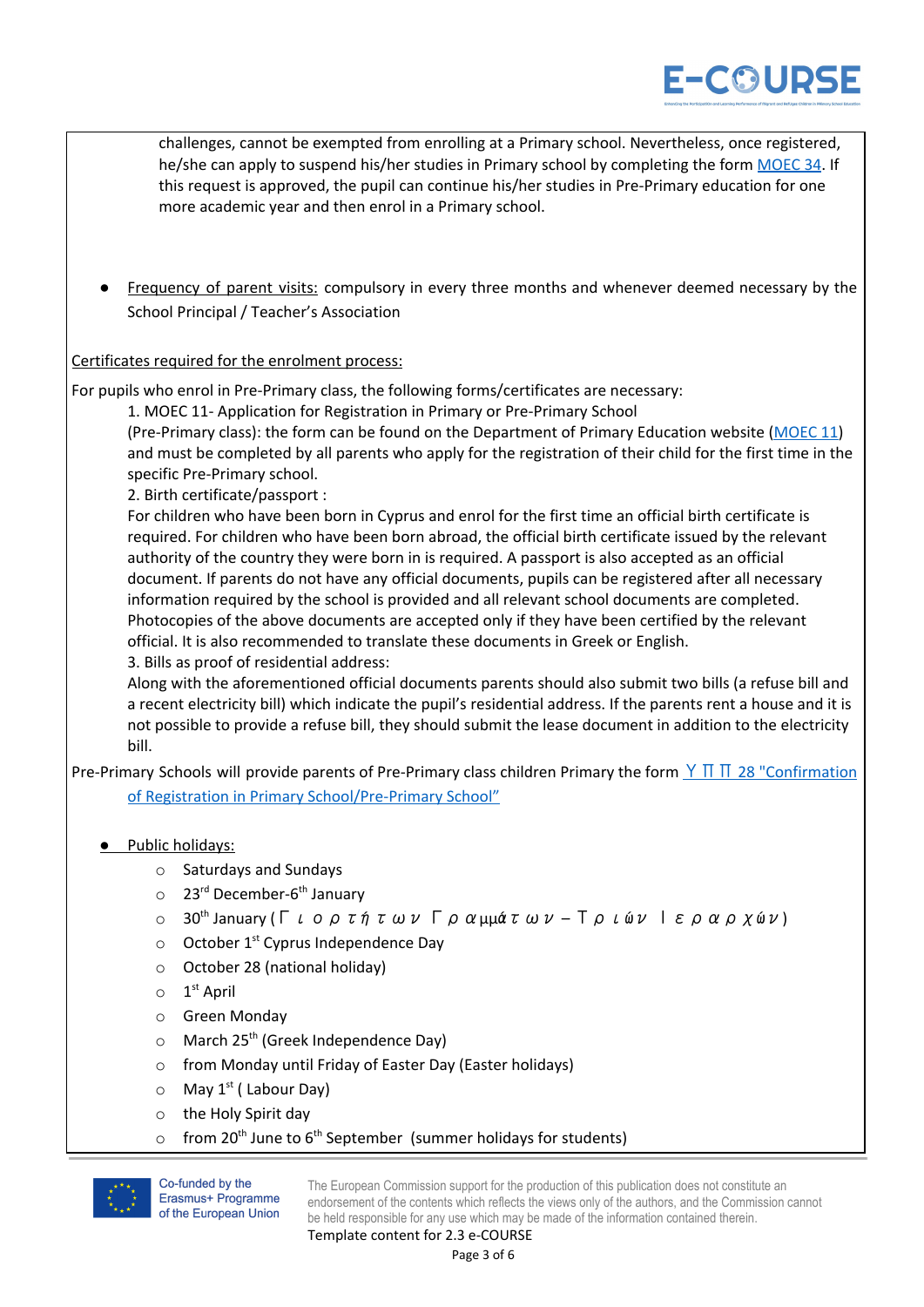

- $\circ$  from 24<sup>th</sup> June to 31<sup>st</sup> August (summer holiday for teachers)
- o [Archbishop's](https://cyprus-mail.com/2017/11/19/archbishops-name-day-holiday-nonsense/) name day holiday
- o Local Saint celebration (different for each district)

# *●* School hours

|                 | <b>Compulsory school timetable</b>                                                                                                        |
|-----------------|-------------------------------------------------------------------------------------------------------------------------------------------|
| 07:45-08:25     | 40' $1^{st}$ teaching period                                                                                                              |
| $08:25 - 09:05$ | 40' $2^{nd}$ teaching period                                                                                                              |
| $09:05 - 09:25$ | 20' Break                                                                                                                                 |
| $09:25 - 10:05$ | 40' $3^{rd}$ teaching period                                                                                                              |
| $10:05 - 10:45$ | $40'4^{th}$ teaching period                                                                                                               |
| 10:45 - 10:55   | 10' Break                                                                                                                                 |
| $10:55 - 11:35$ | $40'5th$ teaching period                                                                                                                  |
| $11:35 - 12:15$ | 40' $6th$ teaching period                                                                                                                 |
| $12:15 - 12:25$ | 10' Break                                                                                                                                 |
| $12:25 - 13:05$ | 40' $7th$ teaching period                                                                                                                 |
|                 | All day compulsory school timetable (optional)                                                                                            |
| 13:05-13:45     | 40 <sup>'</sup> Lunch time                                                                                                                |
| 13:45-14:25     | 40' completing pupils' homework or supportive teaching                                                                                    |
| 14:25 - 15:05   | 40' teaching of optional subjects of interest (English, Information Technology,<br>Music, Physical Education, Art, Design and Technology) |
| 15:05-15:20     | 15' break                                                                                                                                 |
| 15:20 - 16:00   | 40' teaching of optional subjects of interest (English, Information Technology,<br>Music, Physical Education, Art, Design and Technology) |



The European Commission support for the production of this publication does not constitute an endorsement of the contents which reflects the views only of the authors, and the Commission cannot be held responsible for any use which may be made of the information contained therein.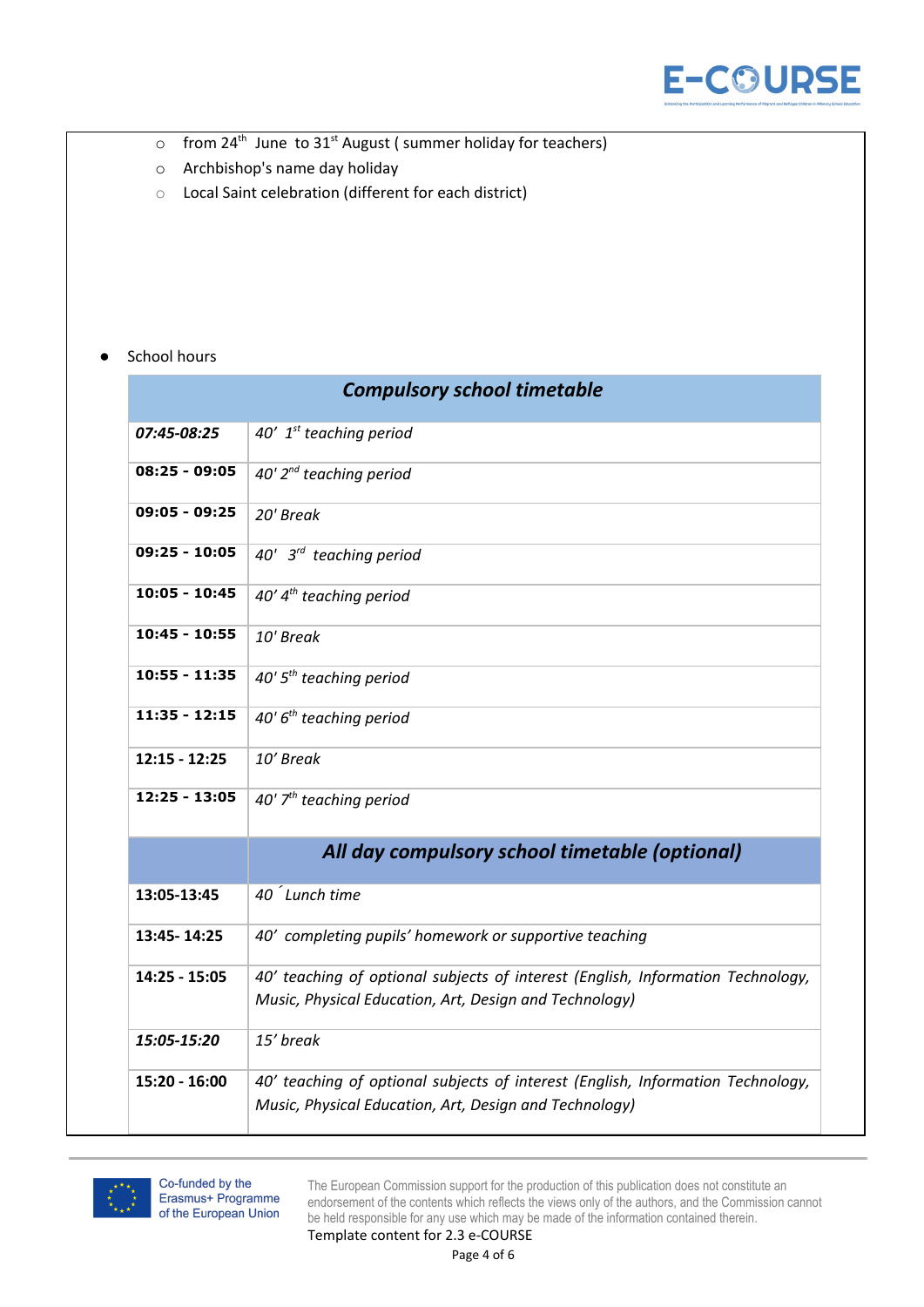

| <b>Type of school</b>                                                   | <b>Number of pupils at</b><br>school | <b>Teaching periods</b>                                          | <b>Timetable</b>                                                                                                                                                                                                                                                   |
|-------------------------------------------------------------------------|--------------------------------------|------------------------------------------------------------------|--------------------------------------------------------------------------------------------------------------------------------------------------------------------------------------------------------------------------------------------------------------------|
| School with two<br>(a)<br>teachers (two classes)                        | Up to 19 pupils                      | 60                                                               | See Timetable for School<br>with two teachers (60<br>teaching periods)                                                                                                                                                                                             |
| (b) Reinforced School<br>with two teachers (two<br>classes)             | 20 - 29 pupils                       | 75                                                               | Timetable<br>for<br>See<br>Reinforced School with<br>two teachers (75 teaching<br>periods)                                                                                                                                                                         |
| (c) Reinforced School<br>with three teachers<br>(three classes)         | 30 - 38 pupils                       | 100                                                              | Timetable<br>See<br>for<br>Reinforced School with<br>teachers<br>(100)<br>three<br>teaching periods)                                                                                                                                                               |
| (d) Reinforced School<br>with three teachers or<br>Multi-teacher School | 39 and more pupils                   | 100 or more. Increasing<br>according to the number<br>of classes | See Timetable for Multi-<br><b>School</b><br>teacher<br>(210)<br>(for<br>teaching periods)<br>single-grade classes) and<br><b>Timetable for Reinforced</b><br><b>School</b><br>with<br>three<br>teachers<br>(100 teaching<br>periods) (for multi-grade<br>classes) |

If, due to the composition of the school population, it is considered necessary, the combination of classes can take any form (in the types of school (a)  $-$  (c)). In that case, the timetable is adapted accordingly and approval by the Authority in charge is needed.

Taken into consideration the timetable of each school type and the teaching approaches adopted (individualised work, silent work, group work, etc) all pupils (regardless of school type) are given equal opportunities to acquire the knowledge, attitudes and skills which constitute the aims of the Curriculum.



Co-funded by the Erasmus+ Programme of the European Union

The European Commission support for the production of this publication does not constitute an endorsement of the contents which reflects the views only of the authors, and the Commission cannot be held responsible for any use which may be made of the information contained therein. Template content for 2.3 e-COURSE